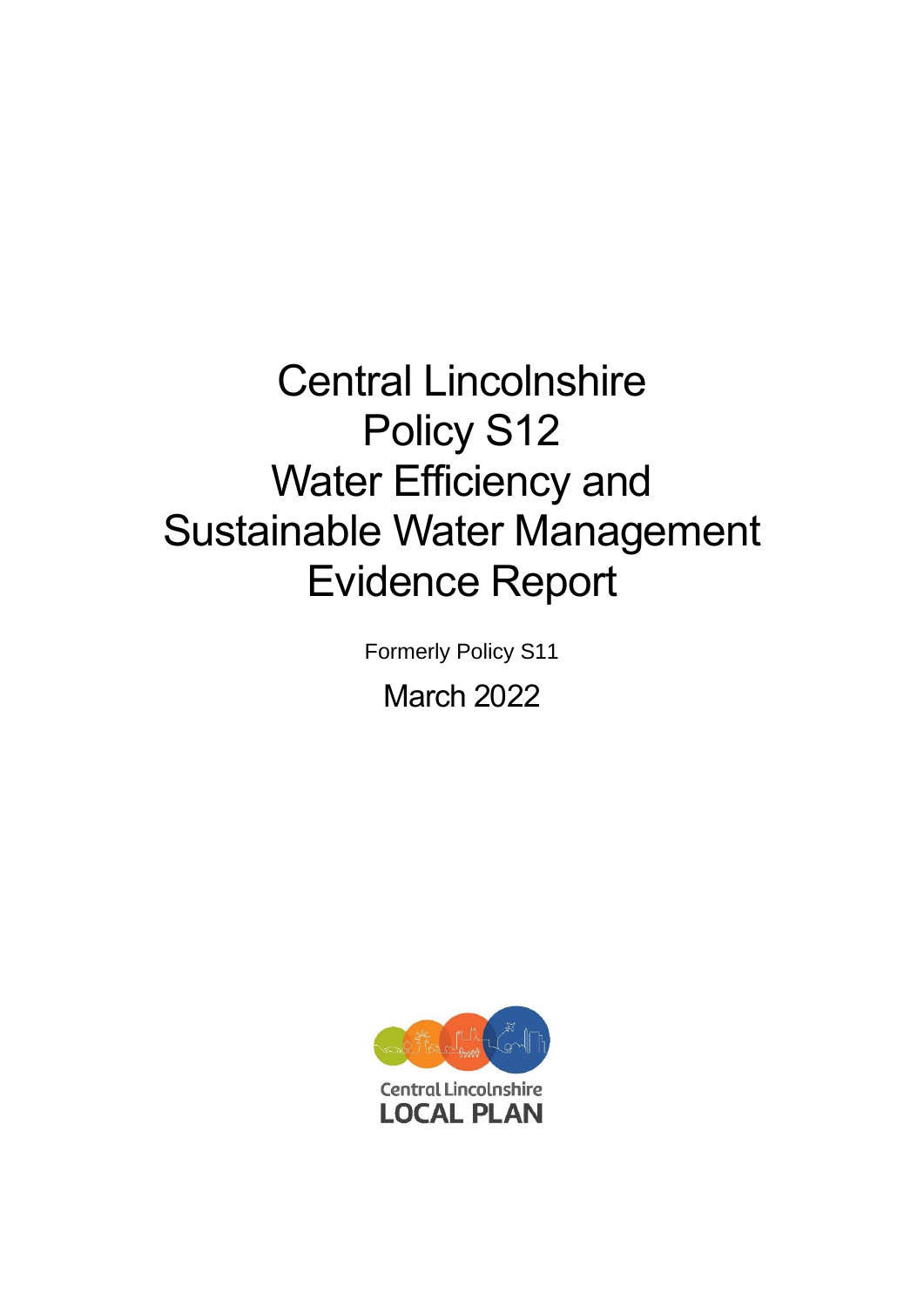# **Contents**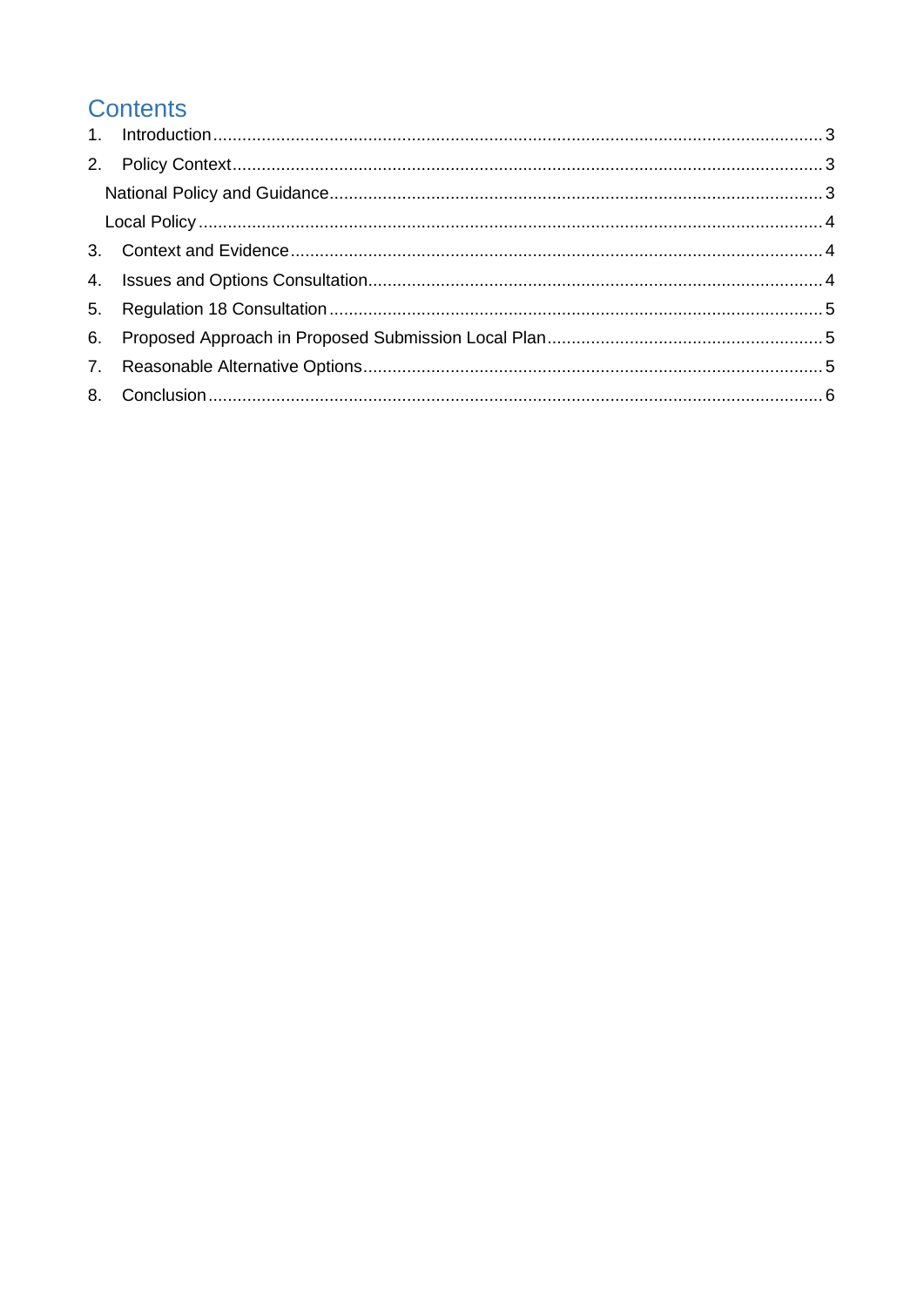# <span id="page-2-0"></span>1. Introduction

- 1.1. The Central Lincolnshire Local Plan is being updated since the first Local Plan for Central Lincolnshire, an area covering the districts of City of Lincoln, North Kesteven and West Lindsey, was adopted in April 2017.
- 1.2. This Evidence Report (which is one of a collection) provides background information and justification for Policy S12, which relates to water efficiency and sustainable water management.

# <span id="page-2-1"></span>2. Policy Context

#### National Policy and Guidance

- <span id="page-2-2"></span>2.1. Since the Central Lincolnshire Plan was adopted the National Planning Policy Framework (NPPF) was updated in July 2018 with subsequent additional changes being published in February 2019 and again in July 2021.
- 2.2. A key addition in the 2021 update of the NPPF was Annex 3, entitled 'flood risk vulnerability classification', which supports paragraph 163. This annex sets out what land uses fall under various categories, namely:
	- Essential infrastructure
	- Highly vulnerable
	- More vulnerable
	- Less vulnerable
	- Water-compatible development
- 2.3. Paragraph 153 requires that plans take a proactive approach to mitigating and adapting to climate change, taking into account the long-term implications for various matters, including water supply.
- 2.4. While the NPPF does not set specific policy in relation to water efficiency and sustainable water management, the overarching climate change policies and principles are relevant. Specifically, Chapter 2 of the NPPF sets out national policy for achieving sustainable development, which separates it out into three objectives – economic, social and environmental. Within the environmental objective, "mitigating and adapting to climate change, including moving to a low carbon economy" forms a key part of achieving sustainable development – a key goal of the planning system.
- 2.5. Paragraph 20 of the NPPF sets out the strategic matters that should be addressed through strategic policies, including "planning measures to address climate change mitigation and adaptation."
- 2.6. Chapter 14 of the NPPF provides national planning policy relating to climate change. It provides some clarity for the expectations of how Local Plans should address the challenges of climate change in paragraph 152 where it says:

*"The planning system should support the transition to a low carbon future in a changing climate, taking full account of flood risk and coastal change. It should help to: shape places in ways that contribute to radical reductions in greenhouse gas emissions, minimise vulnerability and improve resilience; encourage the reuse of*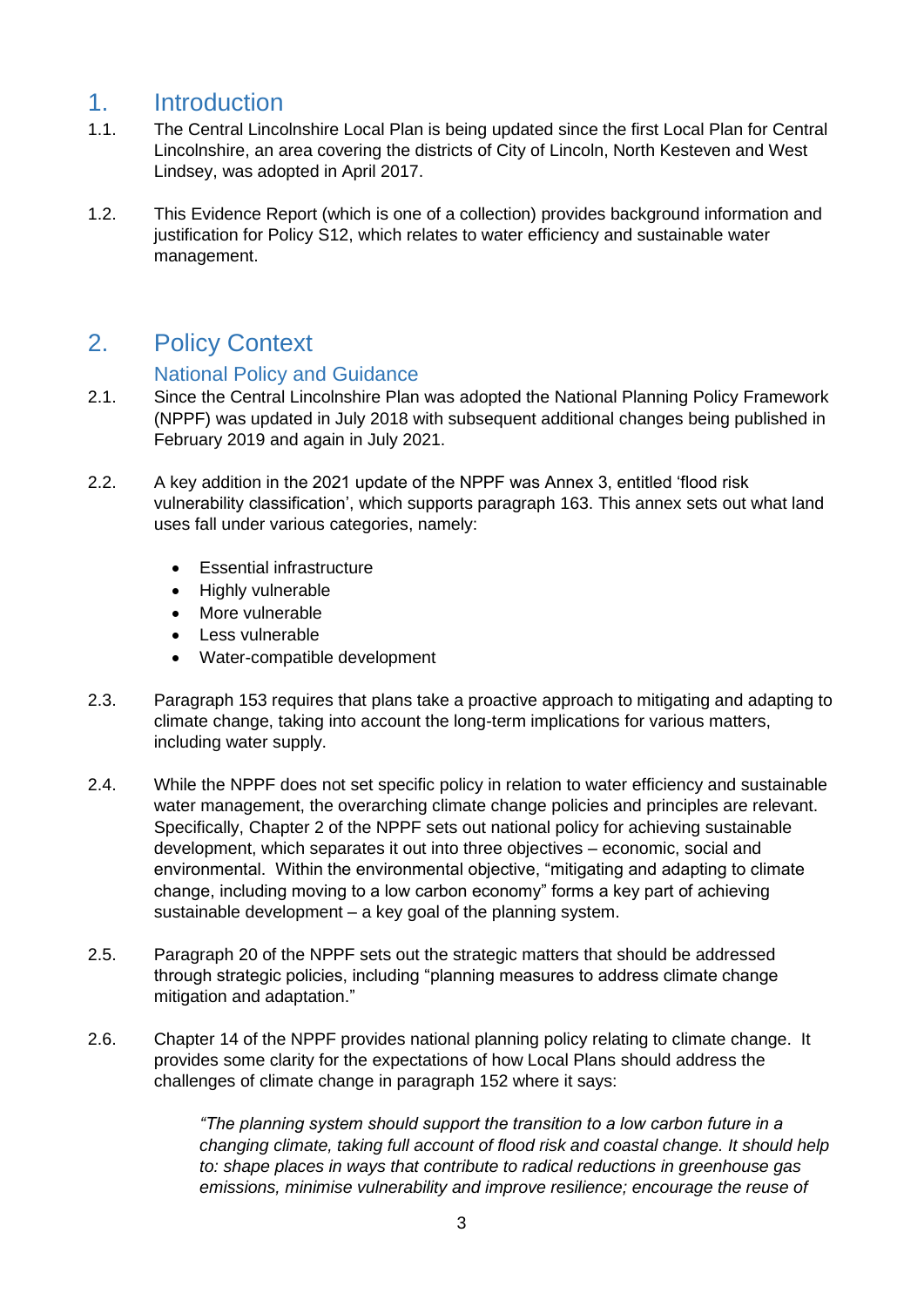*existing resources, including the conversion of existing buildings; and support renewable and low carbon energy and associated infrastructure."*

- 2.7. The Planning Practice Guidance (PPG) was first introduced in 2014 and offers 'live' government guidance. The PPG provides guidance to help in the implementation of policy in the NPPF.
- 2.8. The PPG lists considering availability of water and water infrastructure for the lifetime of the development and designing responses to promote water efficiency and protect water quality as examples of adapting to climate change, along with considering the impact of and promoting design responses to flood risk.<sup>1</sup>

#### Local Policy

- <span id="page-3-0"></span>2.9. Policy LP14, Managing Water Resources and Flood Risk, of the current Local Plan sets the requirement for development proposals to meet the water efficiency standard of 110 litres per occupier per day: the 110 litre requirement is a 'higher' requirement than the standard building regulation requirement of 125 litres per day.
- 2.10. The 110 litre requirement was chosen because Central Lincolnshire lies within the East Midlands area of serious water stress where drought is a cause for concern.

### <span id="page-3-1"></span>3. Context and Evidence

- 3.1. Lincolnshire lies within the East Midlands area of serious water stress where drought is a cause for concern. This is a major challenge in the context of Central Lincolnshire's planned growth, and will require careful conservation and management of water resources to ensure that demand for water can be achieved in a sustainable manner. It also provides the justification to require, via the Local Plan, the higher water efficiency standard of 110 litres per day which can be achieved through the installation of water efficient toilets, showers and taps.
- 3.2. Furthermore, parts of Central Lincolnshire are currently constrained by the capacity of water recycling infrastructure, which further justifies the need to limit water consumption.
- 3.3. In addition, the supply and disposal of water has a significant carbon impact. Whilst the bulk (90%) of water-related carbon emissions come from the heating of water, the process of treating and pumping water to homes also has an impact (10%). Reducing water use (supply and disposal) therefore can have a significant carbon impact, even more so if that water is heated.

# <span id="page-3-2"></span>4. Issues and Options Consultation

4.1. The Issues and Options Consultation Report highlighted that policy LP14 of the current Local Plan was not intended to be significantly changed in the new Local Plan. There were no objections to the proposal to continue to require 110 litres standard above the 125 standard.

<sup>1</sup> NPPG Paragraph: 003 Reference ID: 6-003-20140612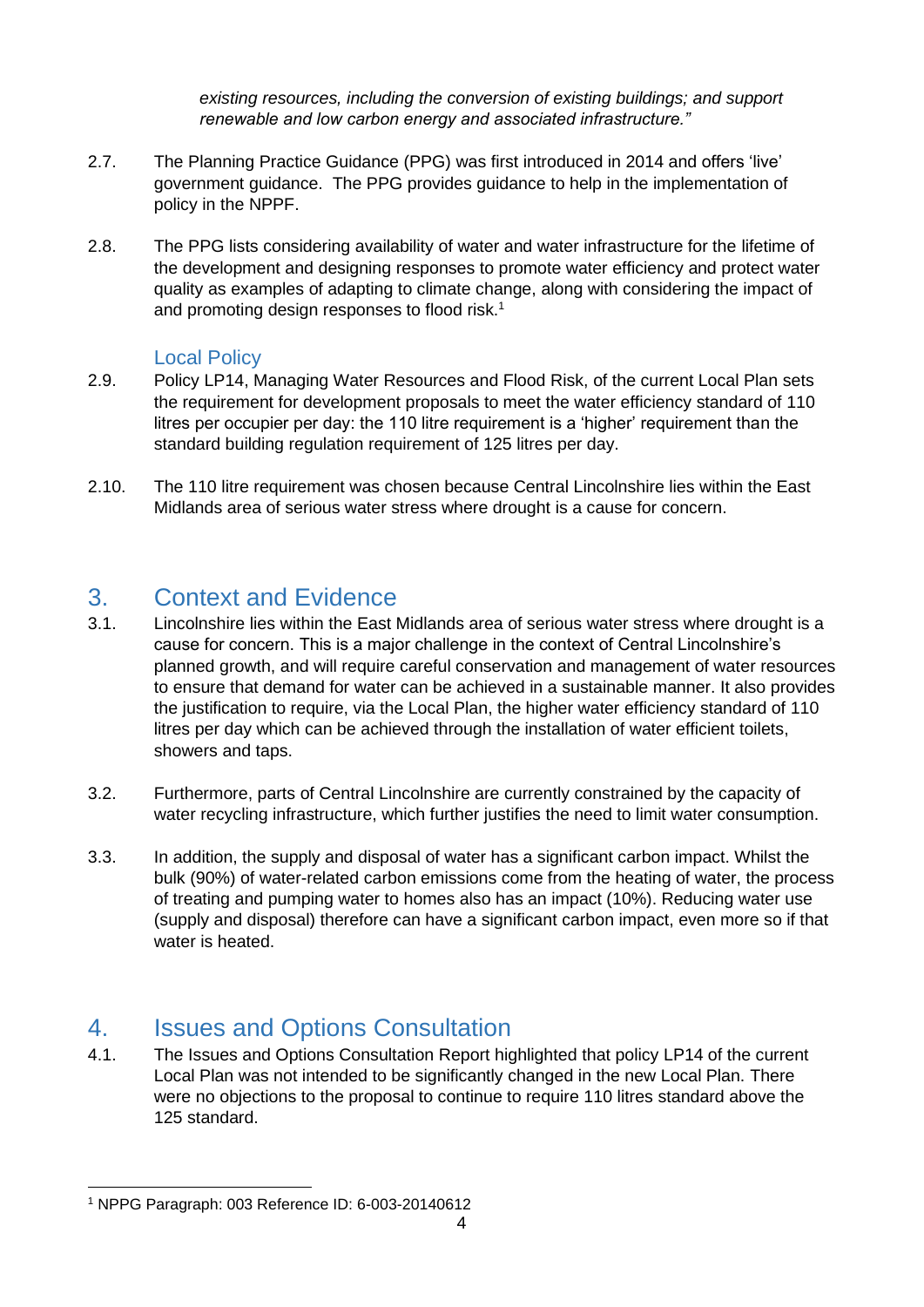# <span id="page-4-0"></span>5. Regulation 18 Consultation

- 5.1. A Consultation Draft of the Local Plan was published for consultation between 30 June and 24 August 2021. During this eight week consultation comments were received on the plan, the policies within the plan, and supporting information and evidence.
- 5.2. A number of comments were received in relation to the water efficiency and sustainable water management policy. There were various comments broadly supporting the policy, and wider support for a net zero Local Plan and policies that will deliver this.
- 5.3. There was mixed response to the 110 litre requirement: it was felt by some that the 110 litre requirement was not justified, and that the evidence behind this was weak, while others supported it, and acknowledged that this requirement is in the current Local Plan.
- 5.4. Other suggestions included that the policy needed to be more flexible, and that the policy should be incorporated into the flood risk policy.

## <span id="page-4-1"></span>6. Proposed Approach in Proposed Submission Local Plan

- 6.1. The approach we propose in the Local Plan is a policy requiring residential development proposals to achieve the water standard of 110 litres per day per person and setting out other requirements for water management applicable to all proposals comprising of new buildings. The other requirements include permeable surfacing, 'green' roofs on flat-roofed areas, and installation of water butts.
- 6.2. The policy has been retained as per the Regulation 18 Draft, though the introductory text has been amended.
- 6.3. The additional introductory paragraph provides information that Central Lincolnshire is in an area of serious water stress, which justifies the uptake of the optional 110 litre standard.
- 6.4. The policy has been retained as previously drafted, in light of the comments in support of the policy. Furthermore, the Central Lincolnshire authorities believe that the 110 litre optional standard is justified.

# <span id="page-4-2"></span>7. Reasonable Alternative Options

- 7.1. Two alternative policy option were considered. Option 2, to have a policy setting out certain requirements for water management applicative to all proposals comprising of new buildings (as per those set out in the preferred policy taken forward in the Proposed Submission Draft Local Plan) but not require proposals to meet the optional 'higher' 110 litre standard. Option 3, to have no local policy, and instead rely on national policy, guidance and building regulations.
- 7.2. Option 3, to have no policy, was discounted as a local policy is likely to deliver more significant benefits and greater certainty in terms of positive outcomes.
- 7.3. While option 2 is likely to result in positive effects in relation to several of the sustainability appraisal objectives, and no negative impacts are predicted, policy option 1- to require proposals to meet the Technical Housing Standard of 110 litres per person per day in